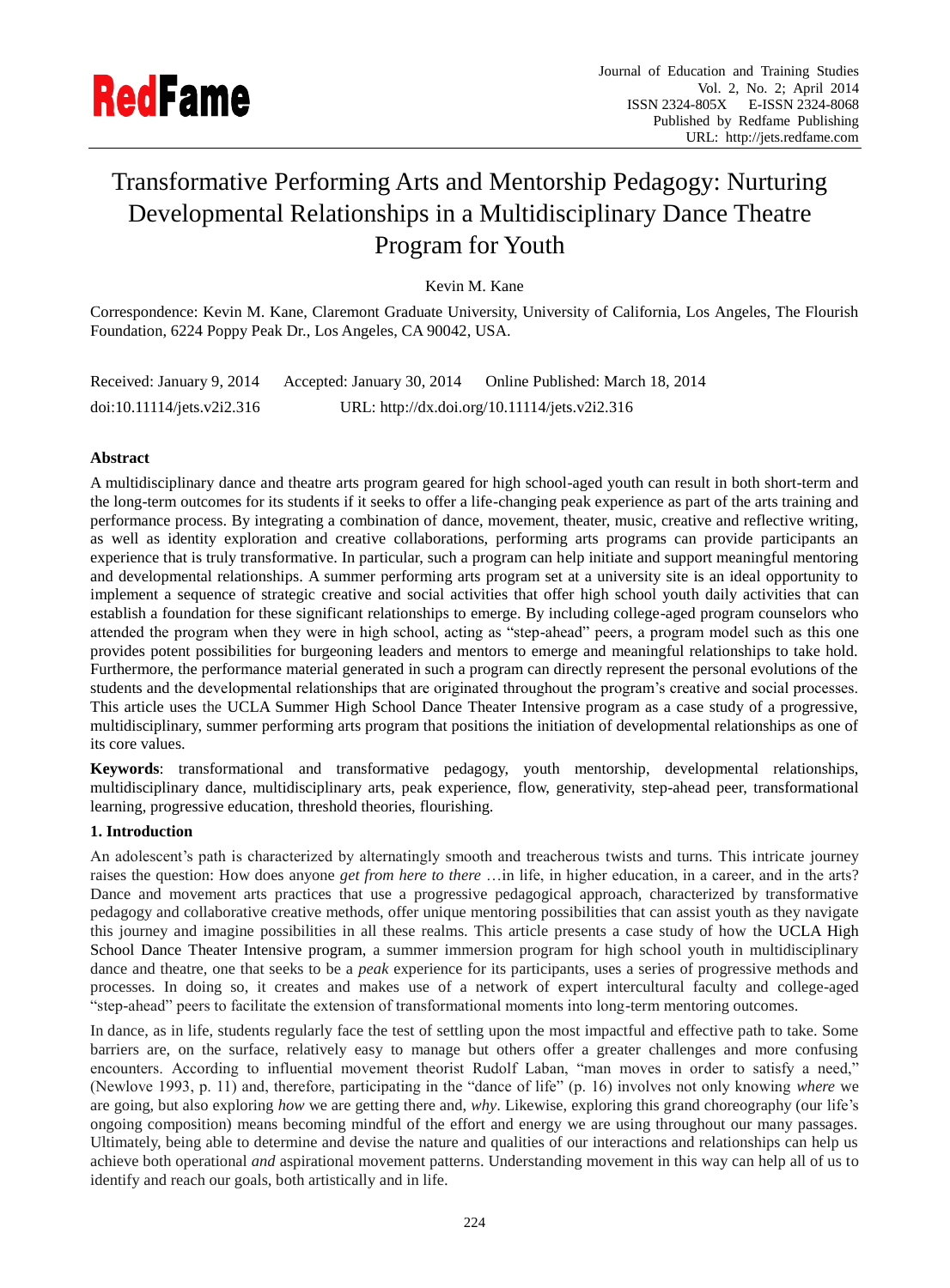Connecting dance and movement practices with *life practices* is not too far-fetched an exercise. Dance scholar Miriam Giguere (2014) reminds us that the study and practice of dance is, "not merely learning new ways to move…it is also about embarking on a personal journey to explore and reflect the changes in yourself and in the world around you" (p. viii). For dancers and movement performers, the practice of dancing, and making dances, offers countless opportunities and liberations but also presents a complicated landscape not always easy to negotiate and master. Certainly, dance and movement arts offer its practitioners an opportunity to develop physical dexterity, balance, and flexibility, and an overall sense of physical (and emotional, psychological) well being but, at the same time, dance performers are always exploring problematical collaborations with space and with time that very often involves forming alliances and relationships with other bodies. As such, the dancers' journeys are filled with both obstructions and possibilities, both always in the distance; there is always a hurdle to surmount or a surprising pathway to discover. There are often many choices when coordinating such elements though none without potential risks, missteps, or gambles.

To this end, student dancers learn to use a variety of strategies and intelligences to negotiate these complicated physical engagements and face down a seemingly endless array of possible transitions and changeovers, one after the other. They may follow prescribed pathways in set choreographies or creative blueprints previously established by an "authority" figure (the choreographer, coach, or director), or they might use their own creative instincts to move around, over, under, and beyond. Some moments might be set in stone, others more improvisational or flexible. In these journeys, dance and movement practices function as powerful facilitators; they can help youth learn how to gracefully and effectively journey through obstacles and take full advantage of life's opportunities. Dance and movement practices help students practice managing the trickiest of life transitions. Once the complication at hand has been handled, dancers can achieve a sense of *momentum* that simultaneously connects them to the past, situates them in the present, and directs them towards the future.

Later in the practice, these complications and transitions, and the ability to take them on and move past them, seem to arise and befall with regularity. In motion, the dancing body, especially those that achieve *flow*, suggests a dynamic mix of physical, intellectual, emotional, spiritual, and creative skills that seem to be a spontaneous expression of flexibility, potency, and autonomy, like a river *flowing*. According to positive psychologist Mihály Cs kszentmihályi (2008), during times of *flow*, people typically experience deep enjoyment, creativity, and a total involvement with life. In the very best of these "optimal" moments and experiences, Cs kszentmihályi describes how, "everything we experience – joy or pain, interest or boredom – is represented in the mind as information. If we are able to control this information, we can decide what our lives will be like" (p. 6). With such an approach to life, Cs kszentmihályi proposes that we feel, "in control of our actions" and "masters of our own fate" (2008, p. 3). Dance and movement arts, presented with a clear multidisciplinary mindset and learned and practiced (and enabled) in highly immersive and motivating sites, can help students achieve such exhilaration and empowerment.

Also, in life as in dance, the development of talents and competencies, along with a full sense of possibility, rarely develop in isolation. Psychologist and youth mentorship researcher Jean E. Rhodes (2002) concurs that by creating ―special bonds of mutual commitment, respect, identification, and loyalty,‖ (p. 4), youth workers are primed to help facilitate "the youth's transition into adulthood" (p. 4). Rhodes understands that most young people require assistance to understand the choices and options available to them. Youth, especially late adolescents, need positive partnerships – or "powerful relationships with nonfamily adults" (Rhodes 2002, p. 3) – to help them figure out how to imagine the possibilities, believe in themselves enough to try, and to plan their next moves. Youth require guidance and reassurances as they take in fresh ideas or grapple with innovative ways of doing something familiar. Youth require positive messages that encourage them to rebound from setbacks and doubts. Youth are often in search of mentors, very often non-family members, who can guide and support them as they attempt to direct (and even redirect) their life trajectories. These engagements and interventions can be crucial in assisting young people to approach important life milestones and inevitable personal evolutions; these are all assistances that a committed mentor can offer a willing teenager.

Similarly, a mentoring approach to learning dance, movement and theatre arts, and the performing arts can offer youth multiple meanings and countless rewards regarding what it means to be an artist and how to use the arts as a tool for expression, inspiration, and activism. It can provide an intergenerational connection between teachers and students, artistic experts and novices, advanced students and beginners, all of which can help students know those who came before them in the practice, and prepare them for being able to help those who will follow them as dance and performance students. Such connectivity can thereby extend the lineage of care, direction, momentum, and reinforcement. Of course, this description sounds as much like a dance as it describes real-life acts of generosity and connection whereby an older partner helps to make sense of some of life's most complex passages: adolescence into adulthood, high school into college, or home into away-from-home.

Mentoring partnerships and solid social networks for youth that are formulated in dance sites and other performing arts settings are likely to occur organically, at least superficially, merely by bringing older and younger dancers into the same space. However, these relationships are primed for a deeper effect when they are founded within a comprehensive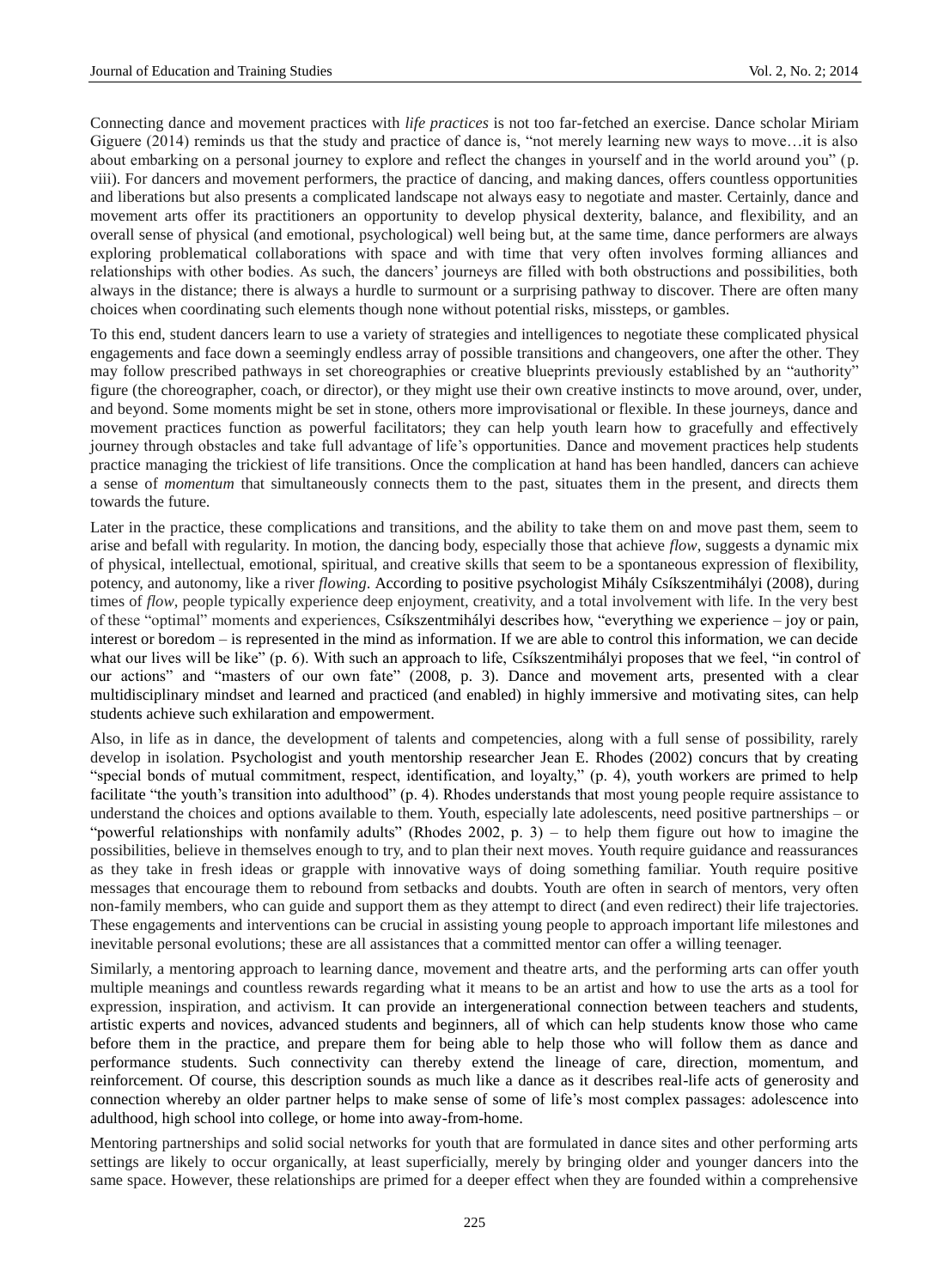arts program that is, at least somewhat, informed and inspired by  $20<sup>th</sup>$  century educational reformer John Dewey and his principals of progressive education (1897, 1902, 1916). Dewey's famous educational manifestos call for a liberatory teaching practice that encourages deep reflection and dialogue as part of the practice. Responding to the progressive education standards, progressive teaching is characterized by meaningful exchanges and imaginative interfaces between students and teachers. Such proposals are still relevant, especially in the arts. Dewey's manifestos seek to offer students personal and academic (and, in this case, artistic) guidance that goes beyond merely training youth in traditional ways. In dance and the arts, it is a teaching pedagogy (bordering on a mentorship model) that recognizes and responds to the *whole* child, rather than just the dancing child.

Such an educational outlook can help produce students who are both scholarly artists and creative scholars, and, as such, infinitely capable of communicating initiative, self-expression, intelligence, and optimism. Progressive education scholars Simpson, Jackson, and Aycock (2005) concur that, "if we are going to positively influence children and youth as maturing, whole people, we will be called on to touch more than their intellectual development; for example, we will need to give attention to their social, emotional, ethical, and physical growth" (p. 4). Dance and multidisciplinary arts practices that are geared towards high school-aged youth, grounded in such values and motivated by these goals, are particularly aligned with such progressive educational ideals as pioneered by Dewey. It is an ideal opportunity and a prime site to utilize progressive methods that can connect youth to dance and the arts, help integrate and transect dance artistry to their larger life goals, and, simultaneously, initiate and coordinate mentoring relationships that can support and motivate these youth into the future.

For student artists, those just starting out and those who have been dancing and performing for several or many years (both formally and informally, in both traditional and non-traditional settings), understanding the ways that arts practices and life practices can correlate and refer to one another can be a distinct advantage in the formation of meaningful mentorships. The performing arts can serve as the ideal setting for such realizations to be made and activated. It is also a prime opportunity to inspire and embolden multiple talents and modes of creative expressions, all of which can provide confidence and dexterity as people and artists. By integrating a combination of dance, movement, theater, music, creative and reflective writing, as well as identity exploration and creative collaborations, performing arts programs can provide participants an experience that is truly transformative, and by offering mentors to help students see their way into, through, and beyond the actual experience, programs can better ensure that these benefits have an ongoing, even long-term, impact.

In a progressive multidisciplinary performing arts practice, an educational and creative process that is influenced by student interest and "where tradition alone does not rule but the best of the past is leavened with the discoveries of today" (Hayes 2007, p. xiv), students have an immediate opportunity to be satisfied through the, "application of knowledge gained and correlation between different subjects" (Hayes 2007, p. xiii). By having direct and indirect contact with other artistic practices, ideas, and activities, in an intercultural and intergenerational site where teachers are committed guides helping all to use various sources of information and ways of learning, the students are offered a peak experience. It is an opportunity for personal growth to occur, collective solidarity to develop, and for meaningful ongoing friendships and mentorships to form. The sequence of creative, artistic, and psycho-social activities in a progressive arts site, all of which emphasize critical concentration as well as a commitment to joy and generosity, can produce great openness and liberation, and, ultimately, great pride in both the students and their teacher coaches. Such an experience can be transformational for all involved.

Performing arts practices that commit to key values of a progressive education, most especially those programs that are able to create a climate of inclusivity and diversity, can bring people of difference, including intergenerational combinations, into the same space at the same time, with everyone participating in practices and activities that inspire them. This particularly engaged performing arts setting can readily link youth with prospective mentors who are equally engaged in the artistic practice. Such an approach to learning dance and theatre arts lessens the possibilities for extreme competition, cliques, or the escalation of oppositional energies (in any form) to define the experience but instead, as ―threshold‖ transformation theorist AnaLouise Keating (2013) describes, this method increases the possibility to ―create transformational alliances" (p. 7) that can help each participant, "acquire additional, potentially transformative perspectives, different ways to understand ourselves, our circumstances, and our world" (p. 13). The results of such an experiment can be beneficial in a reciprocal and shared way; the results can be motivated and sustained by optimism – a profound discovery that declares: *yes, I can dance, I can be an artist, I can go to college, I can graduate, I can get through this tough time… I can*!

A shared passion between mentors and students – in this case, engaging in acts of creative expression, multidisciplinary artistic skill, and progressive social cohesion – can be a jumping off point for an immediate mutual connection. Then, throughout the arts training, art-making, and social bonding activities of such a progressive practice, this initial connection that is formed on mutual interests can become a source for personal and artistic growth, as well as an opportunity for meaningful, and ongoing, developmental relationships to form and take hold. Perhaps even more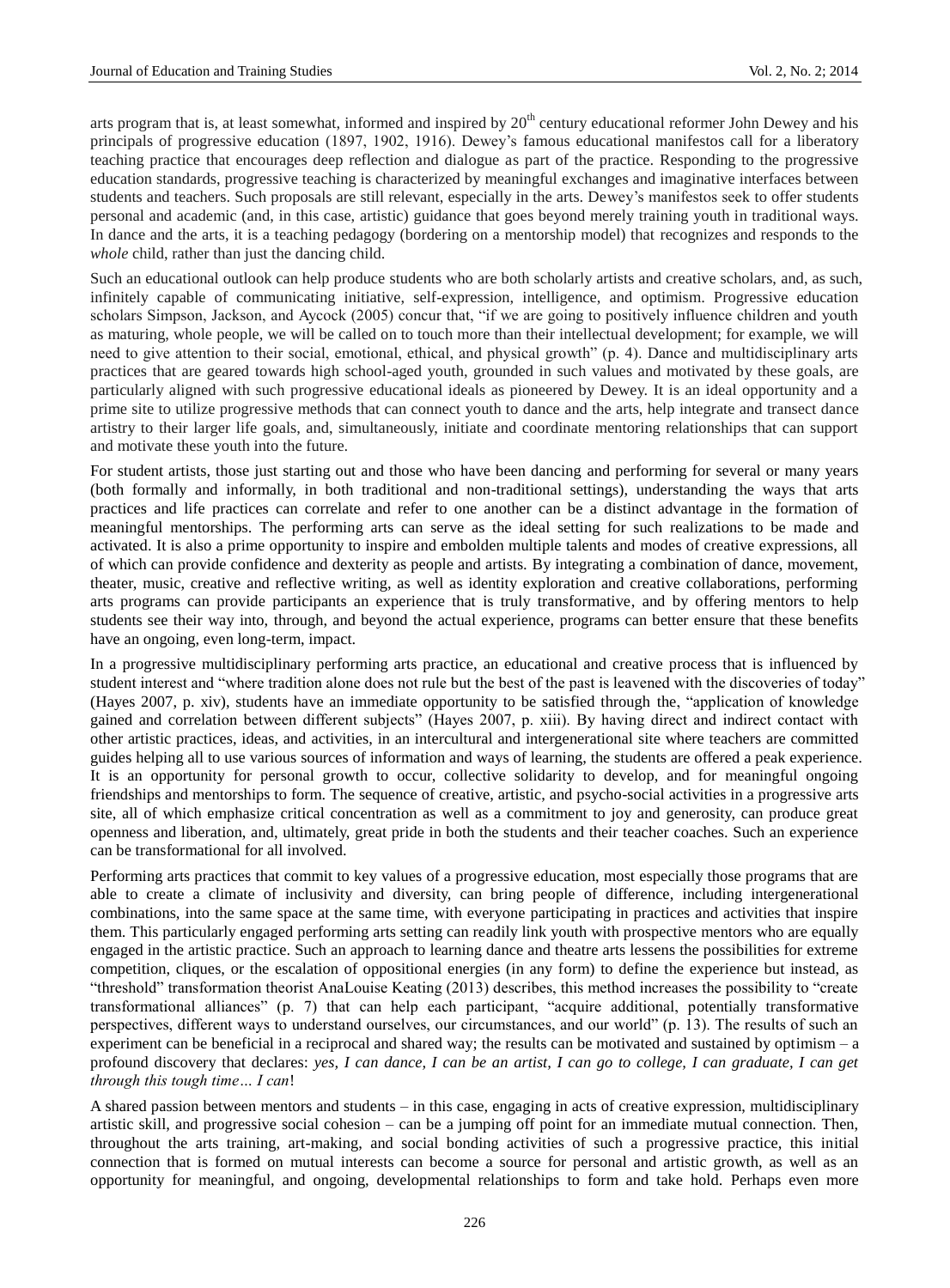stimulating to a creative artist, the burgeoning mentoring partnership developed in this kind of an arts setting can also be viewed as both an aesthetic reference and a powerful artistic metaphor for life. The significant developmental relationships adopted within the progressive dance and performing arts context uses the artistic process itself to better understand and more clearly pronounce the depth and relevance of such a partnership, and how and why it can be enduring. Furthermore, the process of dance making and performance can directly mirror the mentorship-building process.

Performance Notes #1: *The stage lights are faded to black. As stage lights slowly rise, we see two bodies grab arms and wrists and with a synchronized prep, the bending of knees and the counter pressure of each other's weight pressing upon each other, the first figure lifts the second – with an up and over momentum – that brings the jumping body to a new, secure position. Such begins a motif: a continuous series of bodies making their way onto the stage, lifting and being lifted, preps and jumps helping new bodies enter and progress into and through the stage space.*

#### **2. A Progressive Summer Performing Arts Program: A Site for Mentoring and Developmental Relationships**

A progressive, multifaceted, multidisciplinary arts program – ideally in a diverse setting where complex concepts like "otherness" can be examined, interrogated, and rethought – can offer youth a peak experience that helps build bridges, stimulate relevant conversations, unusual collaborations, and relevant art-making. This type of multidisciplinary program can teach youth how to use the performing arts, with an interdisciplinary mindset, as a tool for creative expression, personal development, and social action. The core values and key creative practices, therefore, incorporate mentoring partnerships, developmental relationships, and a transformational continuum so that all the activities highlight and suggest constructive and optimistic outcomes. These possibilities can also be directly suggested and reflected in the process of making dance and performance pieces. The performances, therefore, can become artistic containers that display individuals of diverse backgrounds working together as a team to creatively traverse across space and time, while simultaneously uncovering and debating complex theories and ideas about society, the human condition, and the process of growing up. This meta-theatrical or meta-dance approach to art-making looks to, and indeed celebrates, all kinds of bodies and movement practices to illustrate how each of us can help (and be helped) as we transition and evolve.

Specifically, a summer school dance theater program held at a college or university site, a future location for increasing intellectual, social, and cultural capital to be actualized, can make use of progressive ideals about the transformative possibilities of the arts to inspire and motivate (to trace the students' pathways into, through, and beyond the program itself). Such a site creates a powerful scaffold for students to imagine their future possibilities, usually in higher education, in the actual (or nearly so) future location. Locating the program in a college or university site is an intentional aspect of the design of the transformational, threshold experience. It is also a uniquely ideal position to initiate deeply meaningful personal connections and ongoing relationships that might produce hugely positive effects. Mentoring expert H. R. Hall (2006) understands that, "adolescent identity is partly constructed by sharing perspectives and personal experiences with others" (p. 17). A multidisciplinary dance program, under the umbrella of progressive performing arts, allows a platform for stories to be shared, for commonalities to be discovered and celebrated without negating the qualities, circumstances, and perspectives that makes all the participants unique or different.

Such diverse gatherings and trusting, creative environments, "inspire us to be bold, to dream big, to affirm the possibility of transformation, to envision radical change" (Keating 2013, p. 10) – and the arts gives us a vehicle to creatively and collaboratively express these new and monumental ideas and possibilities. The vocabulary of dance, as well as physical theatre and multi-disciplinary performing arts, can then turn personal sharings and interactions into relevant performance material. At the same time, the work can be establishing foundations for meaningful mentoring bonds. Dance, theatre, movement, and poetry – and, indeed all progressive performing arts practices – that incorporate a reflective and dialogical process into the experience, have an inherent ability to explore and depict the myriad ways people might move into, through, and beyond any given situation, even the most difficult or treacherous.

Not only can developmental relationships in the arts be a bridge to healthy and stable futures for the current crop of youth participating in these programs, they can become extended bridges that assist the next generation of youth. Many in the performing arts who were substantially mentored and supported along the way have, in turn, figured out their own ways to mentor other youth. Reisman's (1965) "helper-therapy" theory demonstrates how people are actually helping themselves by the act of helping others. Developmental psychologist Erik Erikson (1994) describes such a continuum of mentorship as "generativity", or passing along loving care. This is an investment in paying forward the kindnesses that individuals once received when they were in less stable times of life. In this way, many who were once mentored have gone on to become highly effective mentors. Such a phenomenon is common in the arts where mentored individuals "are more likely to mentor others" (Johnson and Ridley, 2004, p. xi). A summer arts program can establish a built-in mechanism for mentoring relationships to take hold by including undergraduate college students, ideally students who attended the program when they were in high school and therefore have experienced a very similar peak experience, to now take on the role and responsibility of being step-ahead peers to individuals slightly younger than themselves.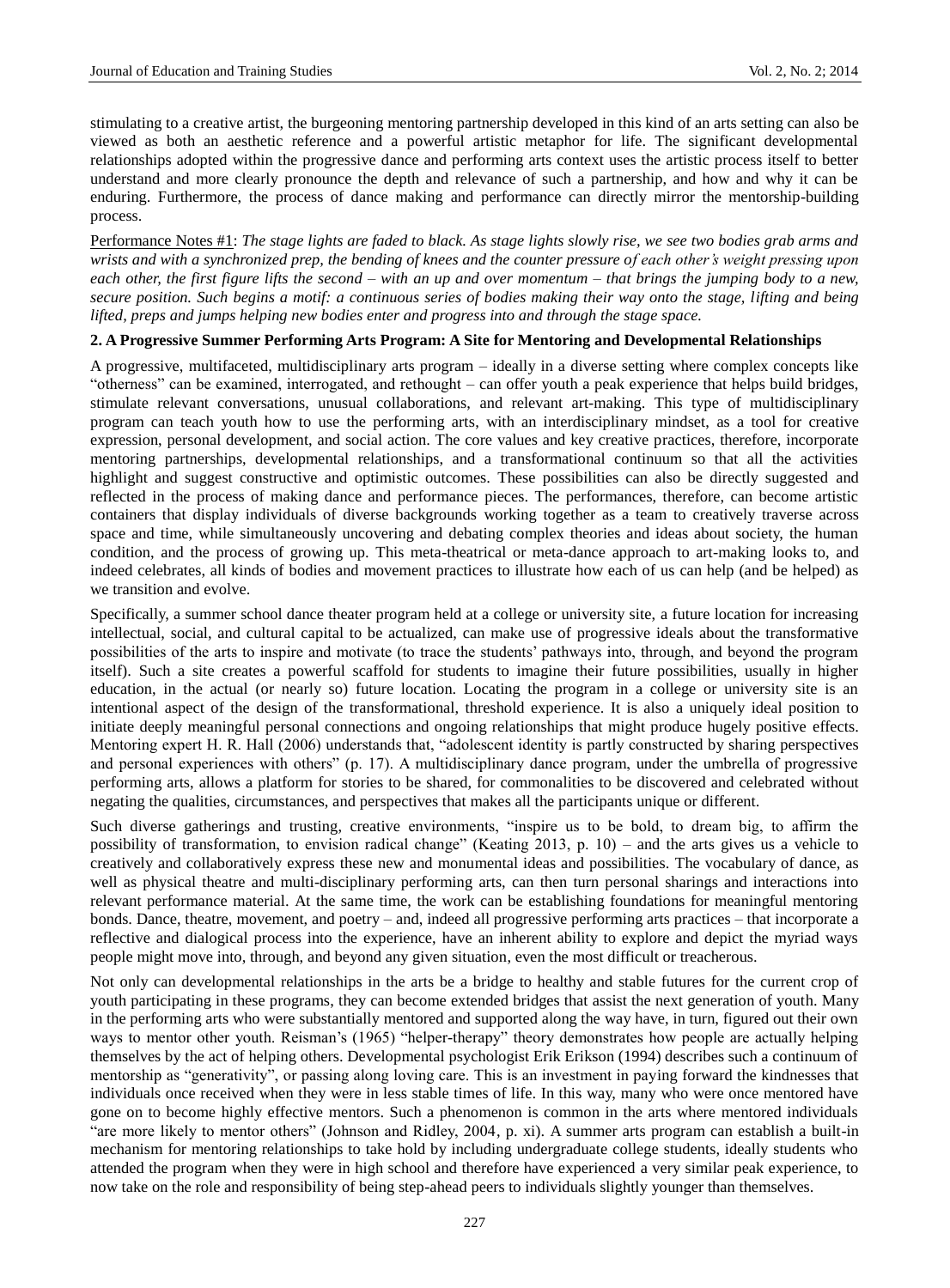The emergence of a role model within a peak experience in the performing arts and, in this case, a step-ahead role model who is also a performing artist, becomes key to imagining how such ideas become actualized throughout a lifetime. In a dance practice, youth mentors can serve as tangible, in-the-flesh examples of personal, academic, and artistic integrity. The college-aged step-ahead peers mentors can model how to be young artists who are generous, empathetic, and skillful and show that these are worthy qualities to emulate (Rhodes 2002, p. 45). At the same time, they can actively reveal what it takes to transition from high school into college as socially conscious and skillful artists. They demonstrate how as older individuals who have figured out the tricky transition from adolescence into adulthood, they are now regularly using the arts to practice creative self-expression and self-agency and are, themselves, on a committed journey towards self-actualization through higher education.

These college-aged mentors provide consistent behavioral modeling the youth can observe and even attempt to adopt, both artistically and personally. Performing artists themselves, they can provide consistent verbal feedback on the dance-making, performance, along with coaching on how a conscientious arts practice, within higher education, can lead to the evolution of a positive, stable, optimistic individual who is *also* a generous and passionate artist scholar. Such an intervention is key in turning an isolated peak experience into one that can have both immediate benefits and important, long-term outcomes. Seligman's (2011) "flourishing" model of peak experiences speaks to how transformative experiences can lead to a multifaceted sense of well being, which is the basis for *flourishing*. In this context, *flourishing* should not only be indicated in terms of growing talents, or even becoming more self-confident, but also in the ways students might live their lives from that point forward.

In combination, these ideas of progressive performing arts, generativity, transformational learning, and flourishing speak to the metaphorical idea of progress, motion, and movement. Seligman (2011) writes: "the content itself—happiness, flow, meaning, love, gratitude, accomplishment, growth, better relationships—constitutes flourishing. Learning that you can have more of these things is life changing. Glimpsing the vision of a flourishing human future is life changing" (p. 2). These are the kinds of possibilities that can be realized in a progressive multidisciplinary dance program, especially one that brings youth into contact with potential college-aged mentors, as the UCLA summer dance theater program does. Such an overarching goal speaks to an insistence upon turning peak experiences into something meaningful that continues to flow as all participants figure out how to move on to the next part of their lives. How to use the peak experience and have it inform and inspire their life's journeys? It is a ripe opportunity for mentoring partnerships and developmental relationships to take hold and flourish past the event itself.

Performance Notes #2: *As the lights fade up fully, we see how the dancers use momentum and energy, commitment to the paths of other bodies, as everyone appears to be facilitating each other's progress. Their bodies (their appearance, their entering and presencing) immediately indicate a great span of difference – gender, shapes, sizes, shades – as individuals and a group, they are the site of many possible interpretations and interpellations. With the ongoing movement – the synchronized preps, lifts, and hops – the lines and spacing of bodies extends into the downstage areas, spreading out... More and more bodies enter the stage area, sharing weight and lifting each other, if only for a moment.*

### **3. UCLA Summer High School Dance Theater Intensive Program**

In an overly air conditioned university auditorium on a summer Sunday afternoon, a group of dance and theater instructors await the arrival of their new students – approximately 46 high school students (ages  $15 - 18$ ) from all over the United States, as well as a few international students. Approximately eight college-aged program counselors, who all attended this same summer performing arts program when they were in high school, are walking the newly arrived crop of teenagers down the campus hill where the dorms are located. Upon their arrival, this transformational "journey" will begin. This is the UCLA summer high school dance theater intensive for high school students, taking place in the university's Department of World Arts and Cultures/ Dance.

Together, the teachers, the college-aged counselors, and the high school students coming together represent a wide variety of personal backgrounds, experiences, geographic locations, class, ethnicities, religious affiliations, physical shapes and sizes, sexual orientations, and genders. Like the students and college-aged counselors soon to arrive, the program's directors and faculty are all shades of black, white, and brown, and as creative artists, scholars, and researchers, they represent many dance theater forms, styles, and practices. The key faculty members are an exciting combination of multidisciplinary teaching artists coming from all points on our globe. They believe that a progressive performing arts model can and does change young lives significantly and here they will help the youth learn new dance and arts practices at the same time these youth will help the teachers get to the next place of inspiration in their own artistic and professional journeys. The exchange is reciprocal.

The college-aged program counselors, also functioning as coaches, choreographers and directors, as well as mentors, have returned to work in a program they believed inspired them and changed the trajectories of their lives. They come here now to inspire and guide youth in the performing arts just as they were once inspired and guided a few short years prior. Their overarching goal is to support youth in similar kinds of transformational experiences as they experienced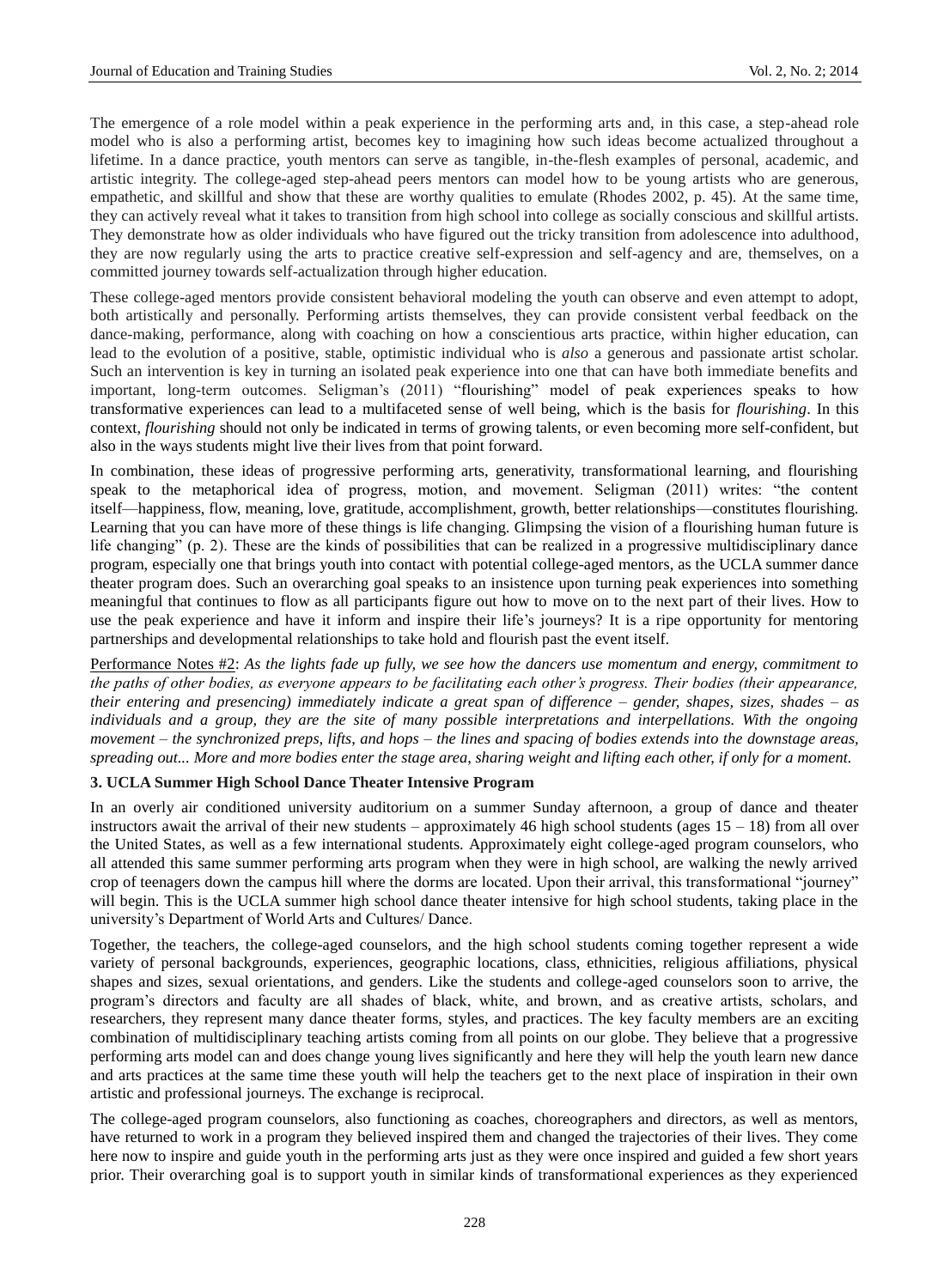when they participated in the program as high schoolers. With a personal connection to the experience at hand, the counselors are in a prime position to directly, and positively, impact the lives of these youth. They are dedicated to helping these adolescent performers identify their personal strengths and greatest potential, locate their power as a group based upon a commitment to trust and generosity, to come in touch with their genuineness as people and performers, and to discover the potential for the arts to transform individuals and society.

For the teen participants, it is a dose of a university experience grounded in an artistic process that promotes social bonding and long-lasting alliances between the students and their peers. Bringing youth into contact with others, all training and developing in a performing arts practice together creates opportunities for being individually and collectively inspired and transformed by the process. At the same time, this away-from-home experience brings youth into direct attention and guidance by teachers, life coaches, sponsors, mentors, as well as directors and choreographers, in new and unexpected ways. Everyone involved, but in particular the college-aged counselors, are dedicated to providing these youth a transformational experience in the arts with profound short-term benefits and very likely ongoing, long-term benefits as well.

By participating in a diverse and inclusive progressive dance and performing arts program, the students – all of whom are on the cusp of adulthood – soon learn to identify, respect, and celebrate their commonality (though not necessarily their *sameness*) as a group and to better understand their differences. The students learn to use this group knowledge to inspire and inform their new friendships and to situate and initiate their collaborative dance and art-making. They also discover how to better identify the hurdles they have overcome in their lives and share these occurrences with others in a safe and supportive environment. Simultaneously, they look at their future pathways and start to imagine and articulate that which they want and that which stands in their way. Together, as a group, they support each other as they realize they are not alone in their pain or confusion. Together, as a group, they start to use dance and performance as a means to heal the past, to celebrate their current resilience and optimism, and to stare down what they hope to overcome and look truthfully at what it is they hope to achieve from this point forward.

The fears, questions, anxieties, and confusions of the liminal youth are apparent and palpable in every gathering and, as such, become the foundation for the overall mission and goals of the program and its main guiding proposal: *Using dance and multidisciplinary arts, how do we best help students of all backgrounds gain the clarity, confidence, and resilience to approach and pass through the threshold of adolescence into adulthood?* Keating (2013) reminds us that these threshold experiences demand that we open and stretch our hearts and minds, challenging us to, "re-examine and perhaps change our thinking, our worldviews, and our actions‖ (p. 11). This openness and ability to change, to evolve and progress, is regularly prioritized, discussed, and made knowable throughout the entire program: each student's personal progress and creative/ artistic potential is the primary focus of the daily dance and movement classes, as well as in the guided social activities, creative writing sessions, acting workshops, creative collaborations, and regular rehearsals – in the dance and rehearsal studios, the dorms, cafeterias, and all the public spaces they occupy throughout the program. Being in the company of and under the guidance of the college-aged counselors ensures that each and every high school student is not only well supervised but also constantly cared for and deeply recognized. Such personal attention sets up the possibility for developmental relationships to begin to develop and become possible to sustain.

The personal and collective changes and developments that occur for the participants are not all circumstantial or accidental, however – they are considered prior to the program and are built in to the proceedings, like a curriculum would be. As part of the creative, artistic, and social processes, the students are regularly and strategically encouraged (and modeled) to think, speak up, trust, share, create, write, reflect, edit, rehearse, connect, and interact mindfully and deeply in order to ensure that important changes in perspectives, world-views, and self-definitions will happen. The multidisciplinary aspect of the program allows for all kinds of artistic gifts and potentials to be stirred, nurtured, and publicly recognized. Moreover, the unusually varied combinations of creative and artistic activities offered and required, asks all participants to rethink their assumptions and expectations and to imagine flexibility and all possibilities, both personally and socially. Dance and the performing arts can offer a generative and creative space to explore, interrogate, and even practice, various ideas about and pathways into adulthood – a chance to consciously imagine and simulate, what theater scholar Meiling Cheng refers to as, a "self-in-becoming" (2002). This changing, liminal self – a being that is ripe to make fresh discoveries and inspiring connections, though ideas that are nearly always abstract in certain ways – needs some direction. Dance practices can help articulate this changing self at the same time it literally and figuratively offers modes of expression and form to this changing self.

The personal discoveries that happen in such a state of flux (and possibility) require guidance and encouragement as well as ongoing opportunities for connection and growth. As cultural theorist Homi Bhabha (1994) describes, "the(se) ‗in-between' spaces provide the terrain for elaborating strategies of selfhood – singular or communal – that initiate new signs of identity and innovative sites of collaboration, and contestation, in the act of defining the idea of society itself"  $(p. 2)$ . Likewise, anthropologist Victor Turner (1967), credited with describing these liminal spaces as being "betwixt and between", understood the inherent complications and possibilities of a space and time that is neither here nor there,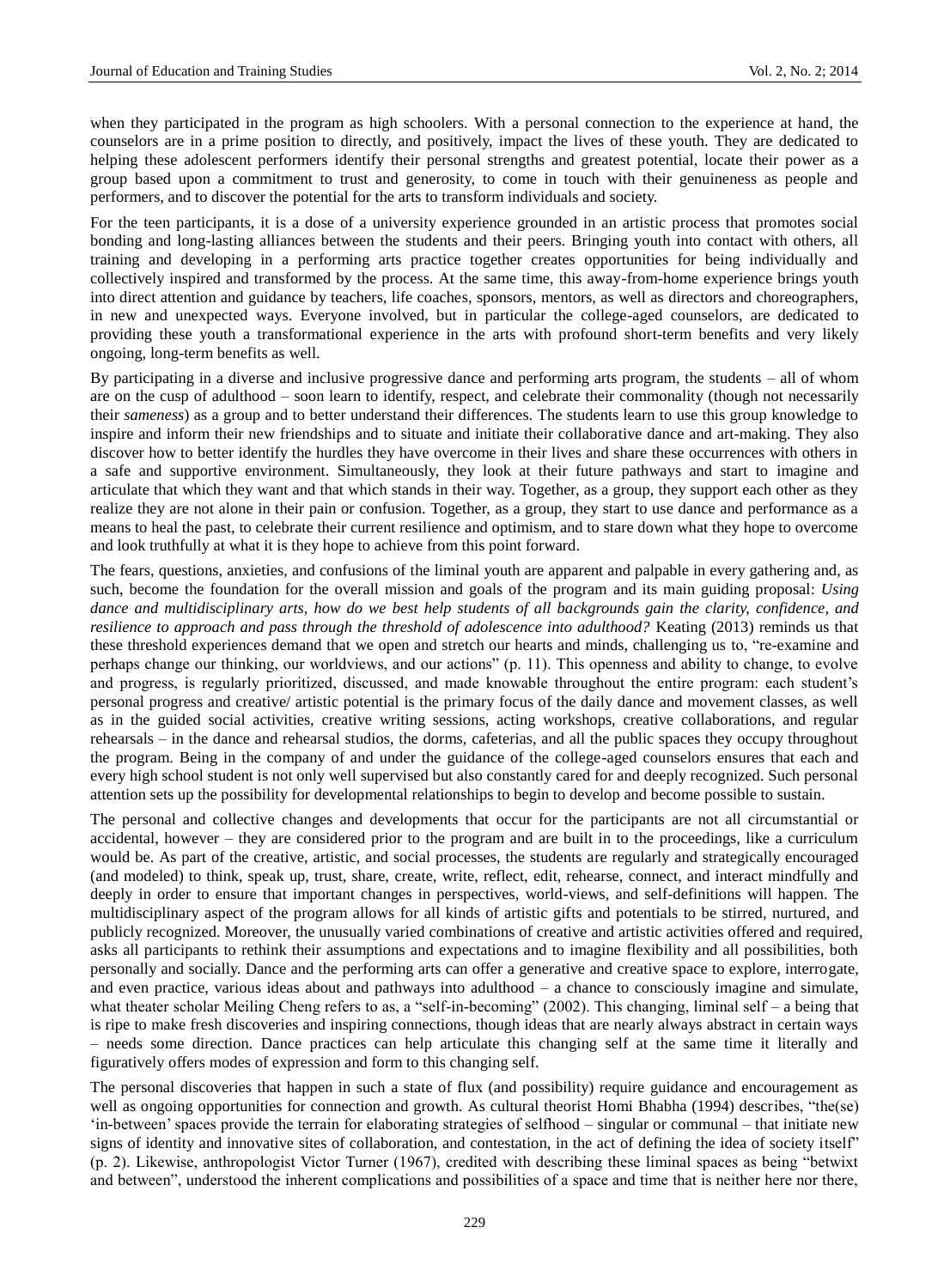and as such, a situation and condition that is intrinsically one of "ambiguity and paradox, a confusion of all the customary categories‖ (p. 96). Turner's and Bhabha's words speak to the potential for a summer performing arts program, especially those where mentoring relationships are originated, to provide guidance to youth at a crucial time in their lives. When designed properly and executed well, such interventions and interactions very well can have monumental and long-lasting impacts.

Still, the UCLA summer program understands that transformation is not a specific location per se, or an end-goal unto itself, but, rather like dance and dancing, it is a fluid state of discovering and growing, moving and stretching and shifting. Therefore, it is a larger goal that is ideally situated in a dance setting, facilitated in a progressive learning environment that is characterized by an inclusive and generous social system of engaged interconnectivity. It is a kind of ensemble dance, created collaboratively that can arise when a shared peak experience establishes meaningful commonality and connection at the same time it celebrates the uniqueness of all the participants. In this particular "dance", no one is the star, or, more accurately, everyone is the star  $-$  a creative project, simulating life, that equally recognizes and values everyone's journey and everyone's potential.

This kind of learning, that which could be considered transformational, suggests equality and solidarity, as well as entrusts moving metaphors such as momentum, flow, growth, evolution, and expansion to help represent the experience. Therefore, what happens next for a student, what they do and where they go after the program is finished, is of the greatest concern for a progressive arts educator. Clark and Wilson (1993), building upon the substantive work of adult education scholar Jack Mezirow (1981, 1994, 1997), suggest that transformational learning, with special attention paid to certain sociocultural and historical contexts, can be learning that induces more far-reaching change in the learner than other kinds of learning, especially learning experiences which shape the learner and produce a significant impact, or paradigm shift, which affects the learner's subsequent experiences (p. 76). Likewise, in Merriam, Caffarella, and Baumgartner (2007), the authors state that, "transformational learning is about change, dramatic, fundamental change in the way we see ourselves and the world in which we live" (p. 123). The very special mentor-mentee relationship that the UCLA program initiates is the basis and cornerstone of such a transformative possibility.

Progressive dance and performing arts practices that help inspire an evolving viewpoint of life and life's possibilities, including an emerging recognition of the importance of influential partnerships, recognizes that we are all on a journey in which we impact others as they impact us. Thus, the program understands it is not nearly sufficient to offer a peak, transformational experience to a group of youth from all imaginable backgrounds, encouraging them to dream big and leading them to believe that all is possible, and then sending them on their way to figure out the details and logistics on their own. Rather, the UCLA summer program seeks to connect the single transformative experience of the intensive with numerous follow-up opportunities for students and staff to continue to meet, bond, ally, tutor, coach, train, and collaborate together. Some of these actions and interactions are organic and informal, others are strategic and formalized; regardless, the attempt is made to keep in touch with all of the participants in such a way that no student leaves the UCLA summer theatre intensive program feeling alone or without a step-ahead peer to count on and rely upon, often they have more than one.

Among the ongoing possibilities for developmental relationships to flourish are: one-day dance and theatre intensives held throughout the months following the program; college preparation workshops in which the mentors help the high school youth imagine and prepare for their post-high school pathways, including helping the youth make college visits and prepare college applications and design or rehearse artistic auditions and portfolios; and establishing a private Facebook page where students remain connected in a safe and self-contained space. The groups also often plan and coordinate informal mini-reunions that offer extra opportunities for connection, support, and ongoing community sharing. Additionally, the college-aged program counselors commit to stay in touch and help students for as long as they are needed – most often through to when the high schooler is securely situated into a higher education setting – including sometimes becoming first-year college mentors and tutors for the high school students. This connection and continuum enables meaningful developmental relationships to continue to blossom and extend past the summer program, hopefully ensuring that all students will approach and pass through adulthood's threshold feeling supported and sustained.

In combination, these post-program activities and projects are clearly valuable to those students who come from low-income neighborhoods, impacted schools, first-generation family backgrounds, and other possible disadvantages. Many students from these backgrounds only discovered that they could and would like to go on to study in higher education; the program ignites a fire inside of them that enables them to dream of college as an attainable prospect. Of course, these students need the kind of ongoing support, information, training, strategies, and guidance that the mentorship relationships can offer them. However, and maybe less expected, the UCLA summer program has also discovered that these post-program activities are equally beneficial to students from more privileged backgrounds, even those who attend high schools with college preparatory programs and services. Indeed, the full-range of high school students have shared that the UCLA program's diversity and its methods to bond people of different backgrounds, is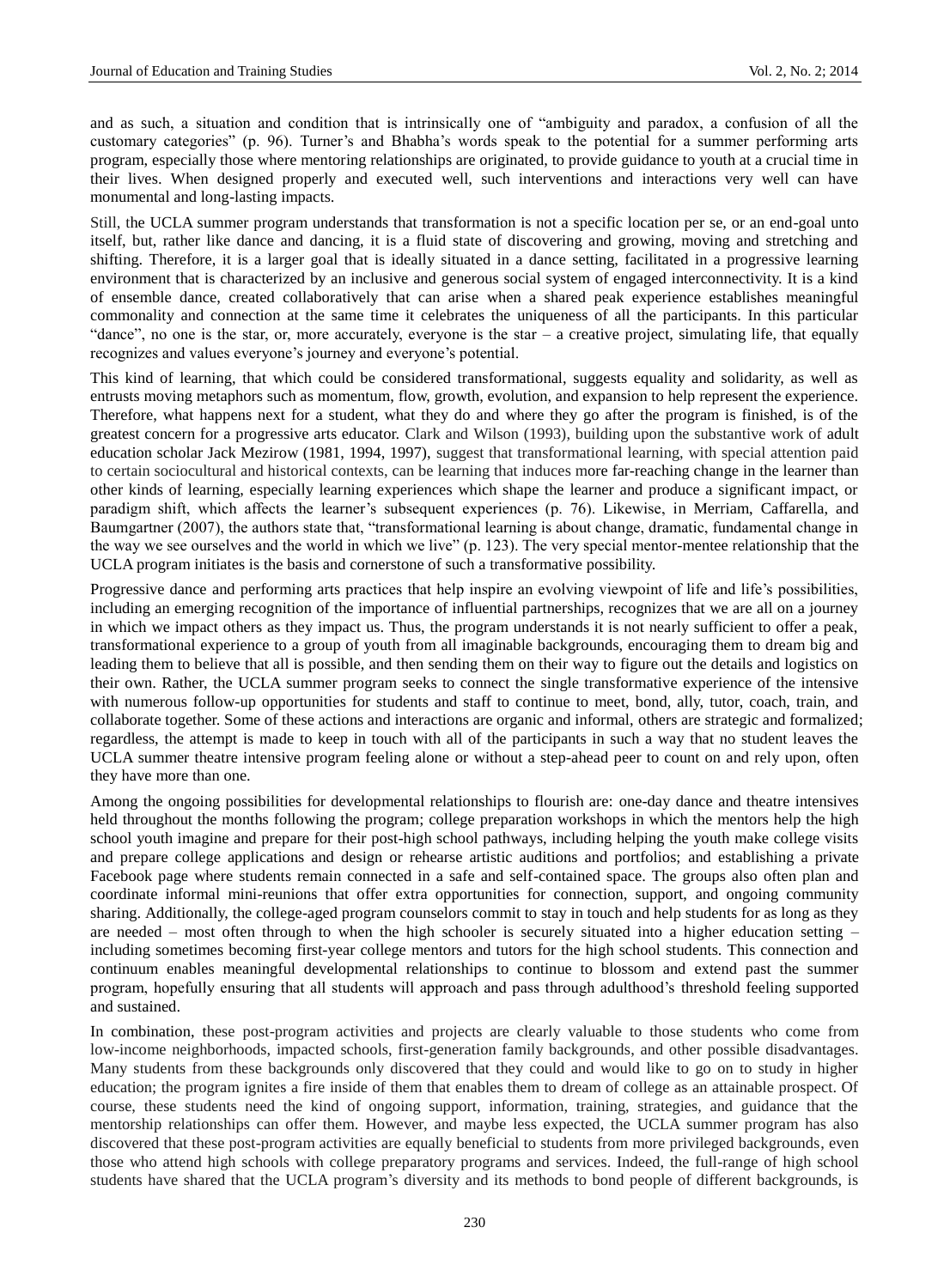among its most inspirational components; they very often attest that the program's multidisciplinary focus, its multifaceted curriculum, and, importantly, the ability to experience so many complex social and artistic intersections are what makes it such a transformational experience. Likewise, the sequence of post-program activities gives the college-age mentors a chance to practice generativity and participate more fully in the goals of "helper-therapy" – adding to their own sense of flourishing, flow, and transformation. The program's commitment to providing a transformational continuum for all participants has shown itself to be a highly effective strategy for developmental relationships to have mutually beneficial long-term impacts.

Performance Notes #3: *More and more bodies enter the stage area, sharing weight and lifting each other, if only for a moment. The expanse of moving bodies edge closer towards the audience, suggesting movements that might lengthen beyond. They are assisting each other with purpose; it is not exactly smooth and effortless, it is not exactly perfection as some "dance" pieces can appear to be, it is clearly work – but it is effective – all of those who enter the stage space are in movement, all assisting and being assisted – a mutual exchange. There is a sense of not knowing exactly where any dancer will end up, nor are they all going in the same direction. Still, the facility of the project is evident. These dance performers, now we see clearly that they are teenagers, successfully assist, and are assisted, to a new place, a different position, a fresh possibility...* 

*This entrance is a metaphor. So, too, is the rest of the performance.*

#### **4. Conclusion**

Creating opportunities for ongoing support, guidance, and growth for youth after a transformational experience in the performing arts is finished – facilitated by the mentoring and developmental relationships that have been created – has emerged as a beneficial by-product of this model of progressive performing arts training. Such an exciting outcome is evidenced when youth who participated in these programs when they were younger, and who actually benefitted from step-ahead peer mentorship relationships, become committed and skillful mentors to the generations of youth who follow them. The transformative event, therefore, is a pivotal peak experience that sparks ongoing transformations and mentoring that creates both flow and flourishing. The event initially provides intrinsic and fundamental motivation for students to engage with a subject matter they enjoy doing and guides them in transformational learning that ideally has a continuum and further levels of engagement and commitment.

The UCLA Summer Dance Theater program consciously aligns itself with these comprehensive progressive performing arts practices, those that knowingly engage with core values that lead to transformational learning possibilities and, importantly, in a diverse and inclusive setting. Among these methods are finding numerous ways to incorporate engaged social interactions, artistic collaborations, personal bonding and counseling, and even academic coaching that lead to mentoring partnerships to form and developmental relationships to take hold. The formation of these meaningful relationships suggests how a peak artistic (and social) experience might initiate a transformational continuum and intrinsically optimistic outcomes for all student participants. Furthermore, among its most impressive innovations is viscerally demonstrating that which arts educators and mentoring theorists already know to be possible in the arts –long-term transformational possibilities. Though such ideals are often described in the mentoring literature and anecdotally on display in many high quality arts programs, the UCLA Summer Dance Theater program works to track and further articulate these possibilities. Furthermore, the UCLA program believes these benefits can be rooted in the principles of the progressive education movement as it connects and combines with multidisciplinary dance arts pedagogies and practices.

Offering such a comprehensive approach to transformational learning in dance, under the directives of a progressive performing arts methodology, means that hopeful ongoing possibilities can be referred to and represented artistically within the dance and performing arts practice. The results are two-fold: the creation of mentoring and developmental partnerships at the same time that a performance project about the same topic is created and presented. The performance piece described throughout this article, for instance, is an artistic piece that depicts bodies helping other bodies negotiate in-between spaces in order to move forward and beyond. In the context of the UCLA summer dance theater program, this dance-theatre piece, as well as the final performance mirrors the reality of the experience itself, one that has been built upon such concepts and goals as identity exploration, building trust, and engaging in collaboration – all of which are core concepts found within the social bonding occurring and mentoring partnership being developed throughout the program.

The deep and meaningful bonds that can be forged in a progressive dance and arts setting can establish a path for continued transformations and new possibilities to be imagined and initiated, a path full of momentum and flow. The mutually beneficial relationships that develop in such a program – both peer-to-peer alliances and, importantly, the step-ahead mentoring relationships that bring high school youth and college-aged counselors into committed alliances with each other – can become influential developmental relationships, founded upon a mutually transformative event in the arts. This bond can continue to develop and expand well past the peak experience itself. This is an exciting and